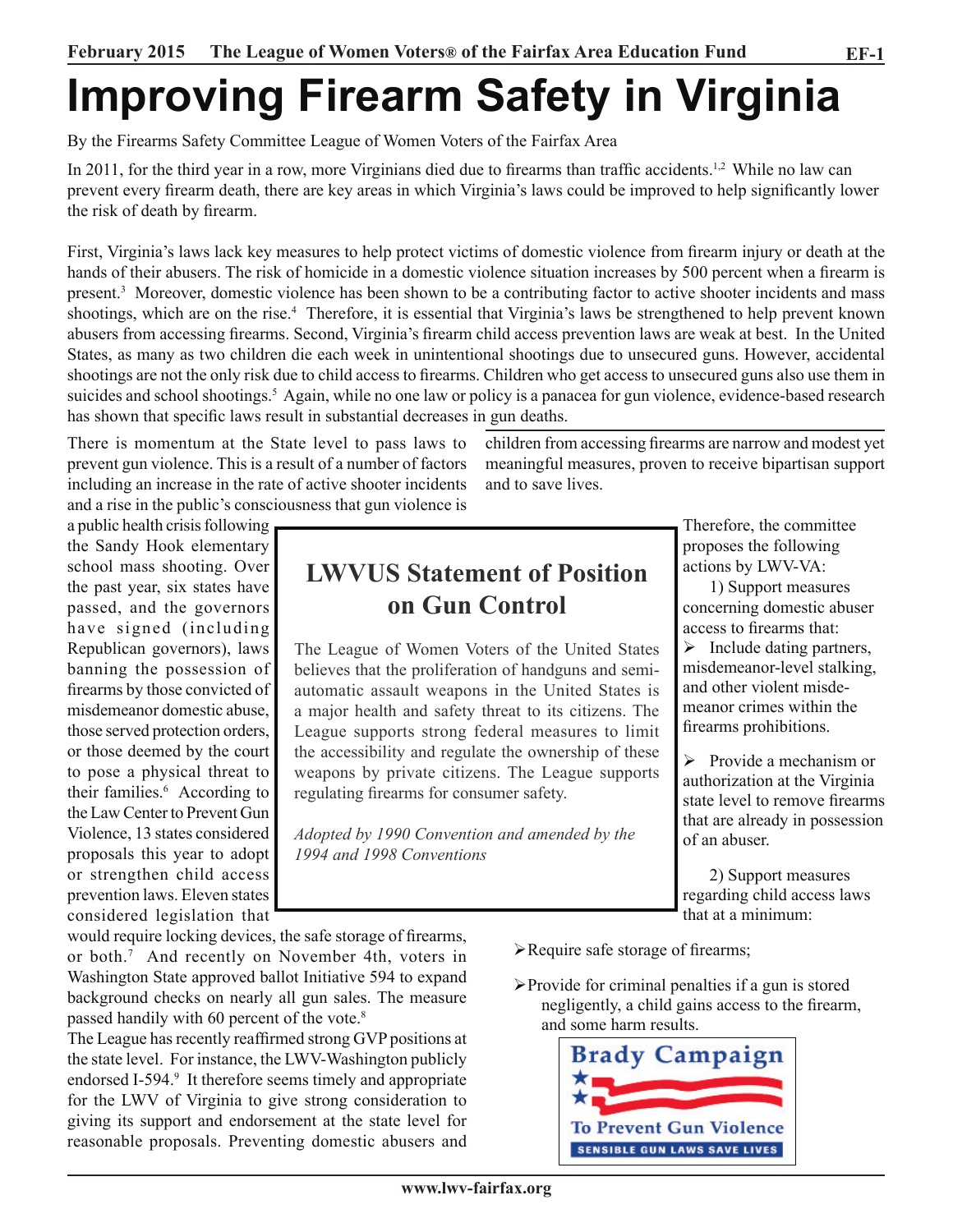## **Background**

#### **Domestic Abuser Access to Firearms**

According to an FBI Report released in Septeber of this year, "active shooter incidents"<sup>10</sup> are



becoming more common.<sup>11</sup> The study looked at 160 active shooter incidents in the U.S. over 14 years from 2000 – 2013. (Incidents that resulted from gang or drug violence were excluded.) The study found that we averaged 6.4 incidents annually in the first seven years (2000- 2006). But this number more than doubled in the following seven years  $(2007 - 2013)$  to an average of 16.4 active shooter incidents per year – that's roughly one every 3 weeks.

One of the most disturbing findings of the report was the nexus between active shooter incidents and domestic violence. In 16 of the incidents (10 percent), the shooters targeted current, estranged or former wives as well as current or former girlfriends. Three-fourths of the women were killed.<sup>12</sup> But death of the intimate partner was not the only risk. Access to a firearm in a domestic violence situation also presented a significant threat to children, friends, colleagues, and the community. Just those 16 incidents resulted in death or harm to 70 additional people (42 were killed and 28 were injured).



Virginia is not spared the deadly combination of domestic abusers and firearms. Tragically, on February 25, 2014, Glade Springs, a community in Virginia, witnessed first-hand the devastating effects when firearms are part of the equation in a domestic abuse situation. According to records, Kristen

Palmer, a teacher, suffered years of abuse from her husband, Kevin Palmer, including a broken nose and black eyes. On February 24, 2014, Kristen filed for an order of protection. Palmer was served with the order. Under the protective order, Palmer was not allowed to have weapons, but in Virginia there is no system in place to remove existing weapons. On February 25, Palmer drove to the home of Kristen's parents, where Kristen and her son, Griffin, were staying. It was there that Kevin Palmer shot and killed his wife Kristen, his 17-year-old son, Griffin, and his mother-in-law Nancy, and injured his father-in-law, Terry, before turning the gun on himself. Subsequent reports revealed that Palmer owned nearly 50 firearms.<sup>13</sup> But according to a local ABC affiliate, *"The Sheriff said*  *under the protective order, Palmer wasn't allowed to have weapons, but there's no system in place to search the home or make sure the person doesn't keep their weapons."*<sup>14</sup>

It is difficult to overstate how critical a role firearms play in domestic abuse. Studies show that the risk of homicide skyrockets in cases of domestic violence when a firearm is present. One study found that the risk of homicide for women increases by 500 percent when a firearm is involved.<sup>15</sup> Also, in 2011, more than half (53 percent) of American women who were murdered with a firearm were killed by intimate partners or family members.<sup>16</sup> Another recent study found that mass shootings (four or more people are killed in the same incident) include the shooting of a current or former spouse, intimate partner, or family member 57 percent of the time.<sup>17</sup> Harvard researchers with the Harvard School of Public Health recently published data showing that mass shootings are becoming more frequent, finding that the rate has tripled since 2011.<sup>18</sup>

#### **Child Access to Firearms**

When it comes to gun violence, children are among the most vulnerable. Guns pose a significant risk of injury and death to children in the United States each year. And sadly, most of these deaths could be easily prevented. Researchers have found that millions of children live in homes with easily accessible guns. Approximately 1 in 3 handguns is kept loaded and unlocked. The presence of unlocked guns in the home vastly increases the risk of unintentional shootings.

Far too often, we read about a tragic "accident" that takes a child's life when the reality is that an adult was negligent in handling or storing firearms. The *New York Times* ran a piece called "Children and Guns: The Hidden Toll,"19 which exposed that the firearm shootings of innocent child victims are underreported by the media because of how authorities classified the deaths. To better quantify the real toll unsecured guns take on our children, Everytown for Gun Safety conducted analysis of publicly reported gun deaths in the 12 months after the mass shooting in Newtown, Connecticut.20 That analysis shows that federal data substantially undercount these deaths: The data showed:

- $\triangleright$  From December 2012 to December 2013, at least 100 children were killed in unintentional shootings – approximately two each week, or 61 percent higher than federal data reflects.
- $\triangleright$  About two-thirds of these unintended deaths 65 percent – took place in a home or vehicle that belonged to the victim's family, most often with guns that were legally owned but not secured. Another 19 percent took place in the home of a relative or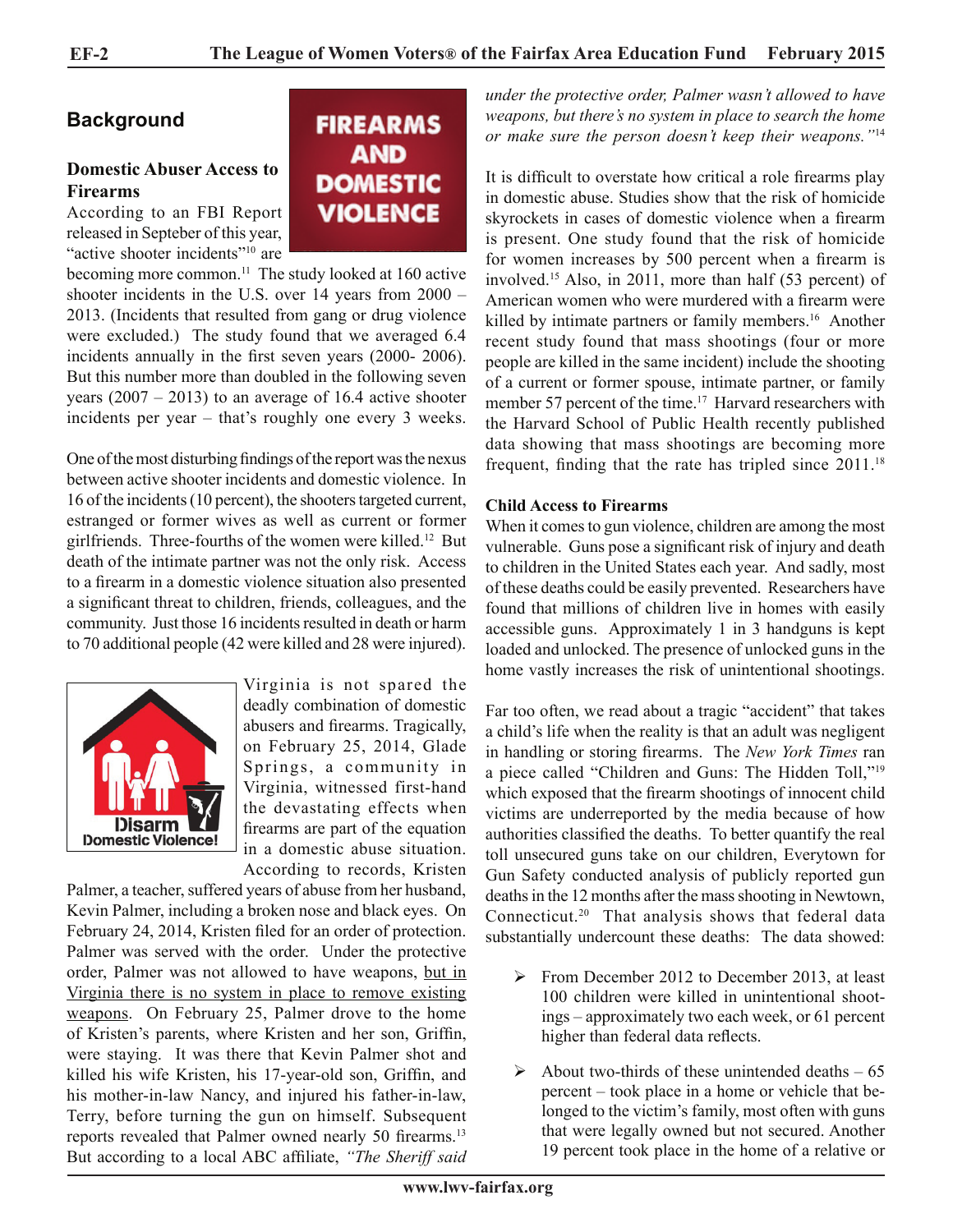friend of the victim.

 $\triangleright$  More than two-thirds of these tragedies could have been avoided if gun owners had stored their guns responsibly and prevented children from accessing them.



Virginia is likewise no stranger to the tragedy of unintentional shooting deaths at the hands of children who had access to a firearm due to the negligence of an adult. On April 21, 2014, in Rocky Mount, a small town in Virginia, known for its

historic charm, 7-year-old Shane Nichols and his 12-year-old brother went to a neighbor's house to play. The 12-year-old boy found an unsecured handgun and accidently fired the gun, hitting his brother. Shane Nichols died immediately.<sup>21</sup> Shane Nichols is just one of a number of children lost each year in Virginia from unintentional shootings.

However, unintended shootings caused by adult negligence are not the only risk presented by unsecured firearms. Children who gain access to unsecured guns also use them in suicides and school shootings. An analysis of school shootings in the 14 months following the Sandy Hook elementary school shooting showed that 20 were perpetrated by minors. Of those shootings where the source of the firearm was known, three-quarters obtained their guns from home.<sup>22</sup> This recent analysis validates similar findings that were published a decade ago in July 2004 by the U.S. Secret Service and U.S. Department of Education. In that study, 37 school shootings from 1974 – 2000 were examined.23 That study found that in 65 percent of the cases, the attacker obtained the gun from his or her own home or that of a relative. Child access prevention (CAP) laws work to limit a child's access to guns in and around their home and are viewed by many experts in the field as a way to decrease the number of children injured and killed by accidental as well as intentional shootings.

### **Current Federal and Virginia Law on Domestic Violence and Child Access Prevention**

#### **Domestic Violence**

Federal law currently includes provisions to help keep guns

out of the hands of abusers who are convicted of domestic violence crimes and who are subject to domestic violence restraining orders. But critical gaps in federal law exist.

*Dating partners:* Intimate partner homicides are increasingly being committed by current and former dating partners. But only couples that are married, actively cohabitate with one another or have a child in common are covered by federal firearms prohibitions.

**Stalking**: Federal firearms prohibitions triggered by domestic abuse do not include individuals convicted of misdemeanor stalking crimes even when the conviction arises in an intimate partner context. Data show that there is a strong connection between stalking and future escalating violence against women. One study of female murder victims in 10 cities found that 76 percent of women murdered and 85 percent who survived a murder attempt by current or former intimate partner experienced stalking in the year preceding the murder.<sup>24</sup>

There is momentum at the state level to enact stronger laws to keep guns out of the hands of abusers and stalkers. In 2014, six states passed domestic v i o l e n c e p r e v e n t i o n



laws. These states were Louisiana, Minnesota, New Hampshire, Washington, Wisconsin and Vermont. The measures passed by state houses with bipartisan support and were signed into law by governors of both parties, including Wisconsin Governor Scott Walker and Louisiana Governor Bobby Jindal. These laws banned the possession of firearms by those convicted of misdemeanor domestic abuse, those served protection orders, or those deemed by the court to pose a physical threat to their families.<sup>25</sup>

Virginia has a number of serious legal omissions that, if addressed, could offer considerable protection for its victims of domestic abuse. For example, when a person is convicted of the misdemeanor crime of stalking, sexual battery, or family abuse, punishable by up to a year in prison, there is no legal mechanism requiring the separation of such a person from their firearms. Federal law prohibits those convicted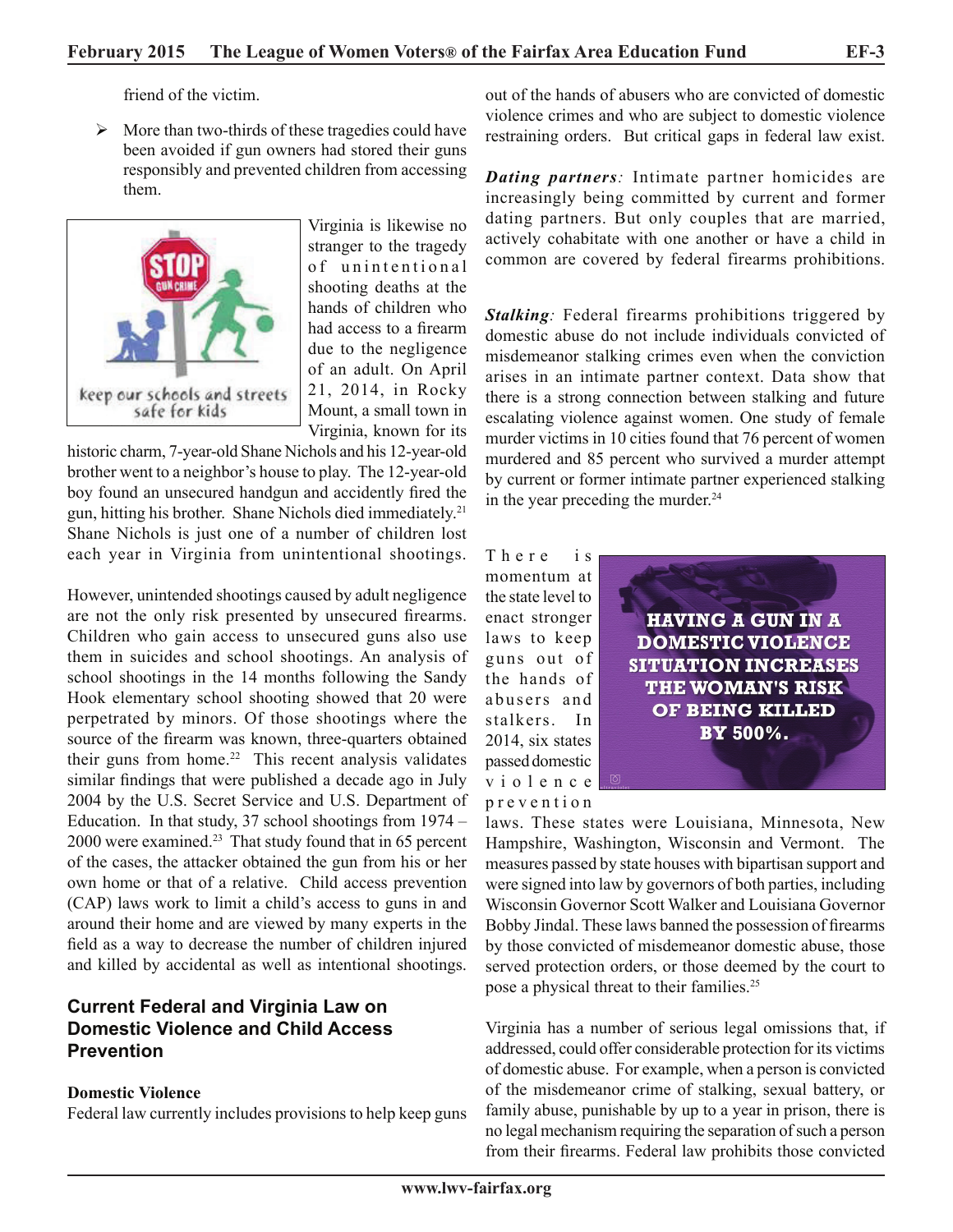of domestic abuse from purchasing firearms from federally licensed dealers (commonly known as the "Lautenberg Amendment"), and the Supreme Court this year (2014) held in a 9-0 decision that this restriction on firearm possession applies to misdemeanor domestic abuse.<sup>26</sup>

However, Virginia law does not properly address firearms that are already in the possession of a convicted perpetrator of misdemeanor domestic abuse. Earlier this year, bills were introduced in both the Virginia House of Delegates and the Virginia Senate requiring that three-time convicts of stalking, sexual battery, or family abuse be prohibited from possessing guns for a few years. That bill passed the Senate but failed to reach a full committee in the House of Delegates. Ironically, the United States Supreme Court issued its 9-0 ruling clarifying that federal law indeed prohibits one-time misdemeanor convicts of domestic abuse from purchasing and possessing guns about a month later.

#### **Child Access Prevention Laws**

There are no child access prevention laws at the Federal level. However, protecting children from gun violence has risen to the fore in the wake of Sandy Hook. As with car seats, childproof safety caps, alcohol, and cigarettes, once awareness created a national consensus that protecting our children was in our nation's interest, safety measures were implemented. The issue of children's safety around guns is beginning to follow the same trajectory.



Twenty-eight states and the District of Columbia have CAP laws. The laws vary substantially between jurisdictions. The strongest laws impose criminal liability when a minor gains access to a negligently stored firearm. Of the states with any law governing child access to guns, the14 least-strict states, which

include Virginia, merely prohibit persons from directly giving a firearm to a minor; mere careless storage is not criminalized, even if a minor finds the gun and causes injury or death. There is a wide range of laws that fall somewhere between these. The jurisdictions with CAP laws fall into the three categories as shown in Table 1.<sup>27</sup>

There is renewed momentum to enact or improve CAP laws among the states with no or inadequate laws. According to the Law Center to Prevent Gun Violence, 13 states considered proposals in 2014 to adopt or strengthen child access prevention laws. Eleven states considered legislation that would require locking devices, the safe storage of firearms, or both.<sup>28</sup>

Although Virginia has a child access prevention law, it is among the states with the weakest legal restrictions. Moreover, within this group of states, Virginia imposes yet a weaker standard by making a technical distinction that the law only applies to loaded firearms. Additionally, while



many states define *minor* as those under 18 years of age, Virginia law defines the age at "under 14".

The American Academy of Pediatrics supports safe storage and CAP laws.<sup>29</sup>

Research shows CAP laws are effective at reducing firearm deaths among children. One study found that in 12 states where such laws had been in effect for at least one year, unintentional firearm deaths fell by 23 percent from 1990 – 1994 among children under 15 years of age.<sup>30</sup> A 2004 study evaluating the association between CAP laws and suicides among youth found that such laws were associated with an 8.3 percent decrease in suicides among 14 -17 year olds.<sup>31</sup>

Critical elements of an effective CAP law include:

- $\triangleright$  Removing a weapon from a child's ready access. Safestorage laws place an affirmative obligation on gun owners to prevent tragedies, rather than just holding them liable after something has already occurred.
- $\triangleright$  The authorization of criminal penalties if a gun is stored negligently, a child gains access to the firearm, and some harm results.
- $\triangleright$  The law should define *minor* as a person under 18 for long guns, and a person under 21 for handguns.

#### **Recommendations for Virginia: Stronger Domestic Violence and Child Access Prevention Laws**

*Domestic Violence and Firearms* - While current federal law prohibits the purchase and possession of firearms and ammunition by persons who have been convicted in any court of a "misdemeanor crime of domestic violence" or who are subject to a protective order, these gaps remain in Virginia.

- $\triangleright$  Dating partners are not within the federal prohibitions.
- $\triangleright$  Misdemeanor-level stalking and other violent misdemeanor crimes are not within the federal prohibitions.
- $\triangleright$  There is no mechanism or authorization at the Virginia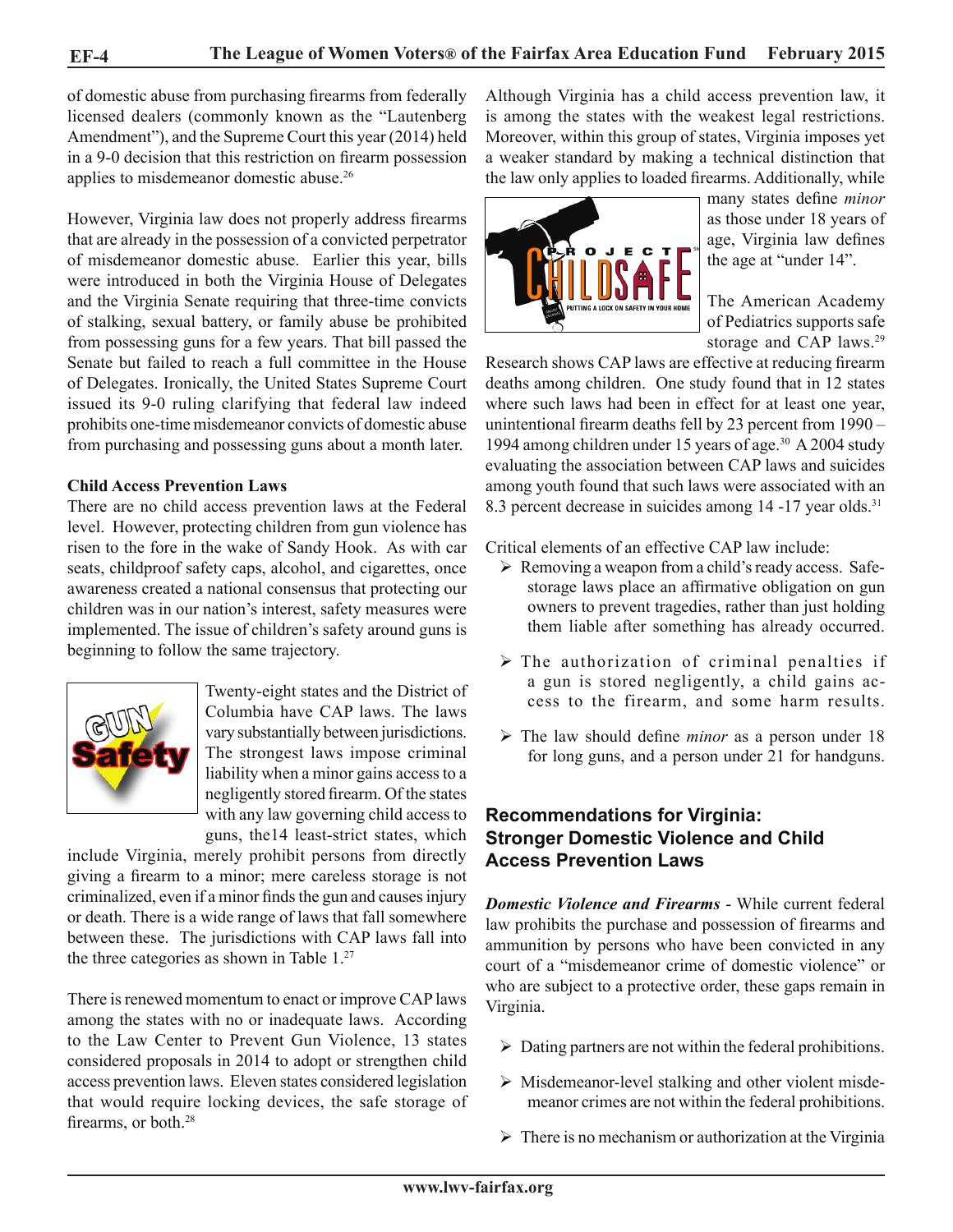| Charges if Child "May" or is "Likely To"                                               |                                                          |                                  |  |  |  |  |  |
|----------------------------------------------------------------------------------------|----------------------------------------------------------|----------------------------------|--|--|--|--|--|
| <b>State</b>                                                                           | Charges Can Be Brought Even In Absence of Harm or Injury | <b>Available Penalty</b>         |  |  |  |  |  |
| CA                                                                                     | $\sqrt{ }$                                               | Misdemeanor or Felony            |  |  |  |  |  |
| $\overline{DC}$                                                                        | $\sqrt{ }$                                               | Misdemeanor or Felony            |  |  |  |  |  |
| MA                                                                                     | $\sqrt{ }$                                               | Felony                           |  |  |  |  |  |
| MN                                                                                     |                                                          | Misdemeanor                      |  |  |  |  |  |
| Charges If A Child Accesses a Carelessly Stored Gun                                    |                                                          |                                  |  |  |  |  |  |
| <b>State</b>                                                                           | Charges Can Be Brought Even In Absence of Harm or Injury | <b>Available Penalty</b>         |  |  |  |  |  |
| <b>CT</b>                                                                              |                                                          | Felony                           |  |  |  |  |  |
| $\mathbf{FL}$                                                                          |                                                          | Misdemeanor or Felony            |  |  |  |  |  |
| $\rm IL$                                                                               |                                                          | Misdemeanor                      |  |  |  |  |  |
| IA                                                                                     |                                                          | Misdemeanor                      |  |  |  |  |  |
| H                                                                                      | $\sqrt{ }$                                               | Misdemeanor                      |  |  |  |  |  |
| MD                                                                                     | √                                                        | Misdemeanor                      |  |  |  |  |  |
| $\rm{NH}$                                                                              |                                                          | Misdemeanor                      |  |  |  |  |  |
| $\overline{\text{NJ}}$                                                                 | $\sqrt{ }$                                               | Misdemeanor                      |  |  |  |  |  |
| $\overline{\text{NC}}$                                                                 |                                                          | Misdemeanor                      |  |  |  |  |  |
| RI                                                                                     |                                                          | Misdemeanor                      |  |  |  |  |  |
| <b>TX</b>                                                                              |                                                          | Misdemeanor                      |  |  |  |  |  |
| Charges Only If Owner Intentionally, Knowingly, Or Recklessly Gives A Gun To A Child   |                                                          |                                  |  |  |  |  |  |
| State                                                                                  | Charges Can Be Brought Even In Absence of Harm or Injury | Available Penalty                |  |  |  |  |  |
| CO                                                                                     | $\sqrt{ }$                                               | Felony                           |  |  |  |  |  |
| DE                                                                                     |                                                          | $\overline{\text{M}}$ isdemeanor |  |  |  |  |  |
| GA                                                                                     | $\sqrt{}$                                                | Felony                           |  |  |  |  |  |
| IN                                                                                     | $\sqrt{ }$                                               | Felony                           |  |  |  |  |  |
| $\overline{KY}$                                                                        | √                                                        | Felony                           |  |  |  |  |  |
| <b>MS</b>                                                                              | $\sqrt{}$                                                | Misdemeanor                      |  |  |  |  |  |
| M <sub>O</sub>                                                                         |                                                          | Misdemeanor                      |  |  |  |  |  |
| OK                                                                                     | $\sqrt{}$                                                | Misdemeanor                      |  |  |  |  |  |
| $N\overline{V}$                                                                        | $\sqrt{}$                                                | Misdemeanor or Felony            |  |  |  |  |  |
| PA                                                                                     | $\sqrt{ }$                                               | Felony                           |  |  |  |  |  |
| <b>TN</b>                                                                              | $\sqrt{ }$                                               | Misdemeanor                      |  |  |  |  |  |
| UT                                                                                     | $\sqrt{ }$                                               | Misdemeanor or Felony            |  |  |  |  |  |
| <b>VA</b>                                                                              | $\sqrt{}$                                                | Misdemeanor                      |  |  |  |  |  |
| WI                                                                                     |                                                          | Misdemeanor                      |  |  |  |  |  |
| <b>No Child Access Prevention Statute</b>                                              |                                                          |                                  |  |  |  |  |  |
| AL, AK, AZ, AR, ID, KS, LA, ME, MI, MT, NE, NM, NY, ND, OH, OR, SC, SD, VT, WA, WV, WY |                                                          |                                  |  |  |  |  |  |

| Table 1 - Status and Penalties of Child Access Prevention Laws By State |  |  |  |  |  |  |
|-------------------------------------------------------------------------|--|--|--|--|--|--|
|-------------------------------------------------------------------------|--|--|--|--|--|--|

state level to remove firearms that are already in possession of an abuser.

*Child Access Prevention -* Features of a comprehensive CAP law would include the following:

- $\triangleright$  Require that all firearms be stored with a locking device.
- $\triangleright$  Impose a criminal liability on people who negligently store firearms where a minor could gain access, even if the firearm is unloaded and the minor doesn't gain access or use the firearm.

 $\triangleright$  Define a minor as being under 18 years for long guns and under 21 for handguns.

#### **What Can the League of Women Voters of Virginia Do?**

The LWVUS has had a long-standing favorable position on GVP that dates back to 1990. Moreover the LWV in other states, such as Washington, have recently endorsed strong GVP positions at the state level.<sup>32</sup> For these reasons,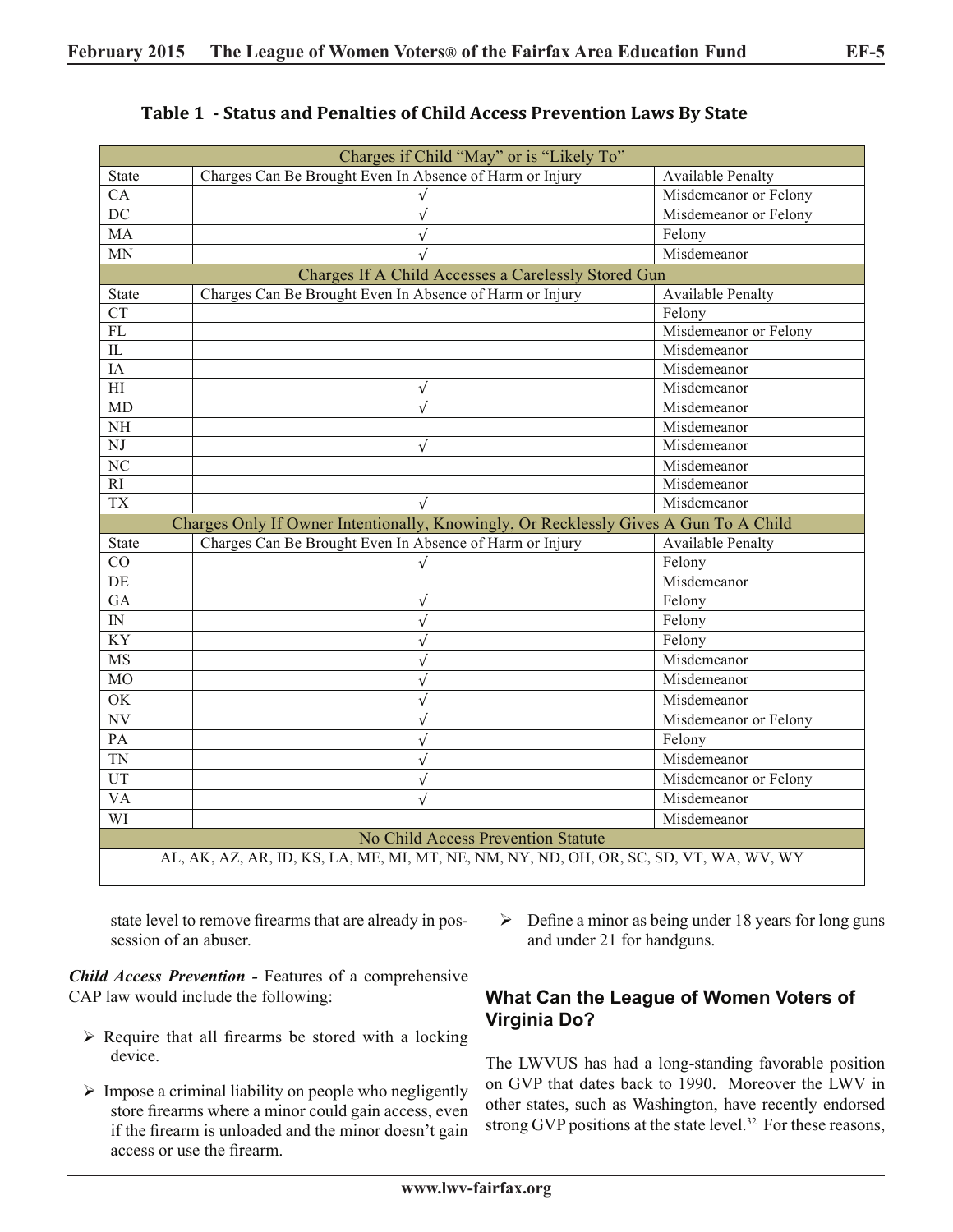**EF-6**

it seems timely and appropriate for the League of Women Voters of Virginia to give strong consideration to providing its support and endorsement at the state level to the following specific measures:

- 1) laws that more effectively prevent domestic abusers and stalkers from accessing firearms;
- 2) laws that require adults to bear the burden for the injury, death, and damage that results when a child accesses an unsecured or improperly secured firearm.

These are targeted narrowly to improve Virginia's laws concerning domestic violence and child access. They are reasonable and meaningful measures proven to receive bipartisan support and have been shown to save lives.

#### $\overline{\phantom{a}}$ **Endnotes**

1 Violence Policy Center<br>2 http://mobile.nvtimes

2 http://mobile.nytimes.com/blogs/takingnote/2014/07/16/ gun-deaths-versus-car-deaths/

3 J. C. Campbell, D; Webster, J; Koziol McLain, C. R; et al. 2003. Risk Factors For Femicide in Abusive Relationships: Results From A Multi-Site Case Control Study. American Journal of Public Health. 93(7)

4 "A Study of Active shooter Incidents in the United States between 2003 and 2013" http://www.fbi.gov/news/stories/2014/september/fbi-releases-study-on-active-shooter-incidents/pdfs/a-study-of-activeshooter-incidents-in-the-u.s.-between-2000-and-2013

http://www.washingtonpost.com/blogs/wonkblog/wp/2014/09/25/fbiu-s-now-has-one-active-shooter-incident-every-three-weeks/

5 See "The Final Report And Findings of the Safe School Initiative"; United States Secret Service and United States Department of Education; Published July 2004 at https://www2.ed.gov/admins/lead/safety/ preventingattacksreport.pdf

Law Center to Prevent Gun Violence "Child Access Prevention Policy Summary" http://smartgunlaws.org/child-access-prevention-policy-summary/ "Innocents Lost – A Year of Unintentional Child Gun Deaths" June 2014 http://www.minnpost.com/sites/default/files/attachments/Innocents\_ Lost.pdf

6 "The NRA Quietly Backs Down on Domestic Violence" http:// www.huffingtonpost.com/2014/04/22/nra-domestic-violence\_n\_5191555. html

7 Child-access prevention bills were proposed in 13 states (Arizona, Illinois, Michigan, Missouri, Nebraska, New Jersey, New York, North Carolina, Ohio, Pennsylvania, Tennessee, Washington, and Vermont). Eleven states considered legislation that would require locking devices, the safe storage of firearms, or both (California, Florida, Illinois, Iowa, Nebraska, New Hampshire, New Jersey, New York, North Carolina, Pennsylvania, and Rhode Island). See "Kids and Safety" and the American Bar Association at http://apps.americanbar.org/litigation/committees/childrights/content/ articles/spring2014-0414-kids-gun-safety.html For more on the legislation pending in the states, read the **Law Center to Prevent Gun Violence's** legislative tracking summary.

8 http://projects.seattletimes.com/2014/election/#KeyRaces http://www.nytimes.com/2014/11/05/opinion/election-2014-gun-sense. html?smprod=nytcore-ipad&smid=nytcore-ipad-share&\_r=0

9 LWVWA endorsed Initiative 594. On November 4, 2014, voters passed I-594 requiring that currently used background checks by licensed dealers apply to all firearm sales and transfers, including gun show and online sales, with specific exceptions. http://www.lwvwa.org/

10 FBI Report; The study defined "active shooter incident" as one involving "an individual or individuals actively engaged in killing or attempting to kill people in a populated area."

11 A Study of Active shooter Incidents in the United States between 2003 and 2013" http://www.fbi.gov/news/stories/2014/september/ fbi-releases-study-on-active-shooter-incidents/pdfs/a-study-of-activeshooter-incidents-in-the-u.s.-between-2000-and-2013

http://www.washingtonpost.com/blogs/wonkblog/wp/2014/09/25/fbiu-s-now-has-one-active-shooter-incident-every-three-weeks/

12<br>13

http://www.wjhl.com/story/24853718/reports-give-detailsbackground-on-glade-spring-va-murders

14 http://www.wate.com/story/24814426/glade-spring-va-manaccused-of-abuse-prior-to-early-morning-shooting

15 J. C. Campbell, D; Webster, J; Koziol McLain, C. R; et al. 2003. Risk Factors For Femicide in Abusive Relationships: Results From A Multi-Site Case Control Study. American Journal of Public Health. 93(7)

16 "Guns and Violence Against Women – America's Uniquely Lethal Domestic Violence Problem" http://everytown.org/wp-content/uploads/2014/10/Guns-and-Violence-Against-Women-Everytown-for-Gun-Safety.pdf<br>17

Law Center to Prevent Gun Violence; "Domestic Violence & Firearms Policy Summary" http://smartgunlaws.org/domestic-violencefirearms-policy-summary/#footnote\_5\_5684

18 Harvard School of Public Health http://www.hsph.harvard.edu/ news/hsph-in-the-news/mass-shootings-becoming-more-frequent/ http://www.motherjones.com/politics/2014/10/mass-shootings-increasing-harvard-research

19 http://www.nytimes.com/2013/09/29/us/children-and-gunsthe-hidden-toll.html?pagewanted=all&\_r=0

20 Innocents Lost – A Year of Unintentional Child Gun Deaths" June 2014 http://www.minnpost.com/sites/default/files/attachments/Innocents\_Lost.pdf

21 http://www.wdbj7.com/news/local/7-year-old-killed-by-gunfire-in-franklin-county/25592038

22 "Innocents Lost – A Year of Unintentional Child Gun Deaths" June 2014 http://www.minnpost.com/sites/default/files/attachments/Innocents\_Lost.pdf

23 See "The Final Report And Findings of the Safe School Initiative"; United States Secret Service and United States Department of Education; Published July 2004 at https://www2.ed.gov/admins/lead/safety/ preventingattacksreport.pdf

24 Judith M. McFarland and others, *"Stalking and Intimate Partner Femicide,*" Homicide Studies 3 (4) (1999): 300-316

25 http://momsdemandaction.org/in-the-news/new-reportexplores-weak-laws-allow-domestic-abusers-stalkers-buy-keep-guns-callspolitical-leaders-close-loopholes-save-womens-lives/

26 US Supreme Court Decision http://www.justice.gov/ovw/blog/ supreme-court-decision-limits-batterers-access-guns

27 Innocents Lost – A Year of Unintentional Child Gun Deaths" June 2014 http://www.minnpost.com/sites/default/files/attachments/Inno-

cents\_Lost.pdf<br>28 Chi Child-access prevention bills were proposed in 13 states (Arizona, Illinois, Michigan, Missouri, Nebraska, New Jersey, New York, North Carolina, Ohio, Pennsylvania, Tennessee, Washington, and Vermont). Eleven states considered legislation that would require locking devices, the safe storage of firearms, or both (California, Florida, Illinois, Iowa, Nebraska, New Hampshire, New Jersey, New York, North Carolina, Pennsylvania, and Rhode Island). See "Kids and Safety" and the American Bar Association at http://apps.americanbar.org/litigation/committees/childrights/content/ articles/spring2014-0414-kids-gun-safety.html For more on the legislation pending in the states, read the Law Center to Prevent Gun Violence's legislative tracking summary.

29 http://www.aap.org/en-us/advocacy-and-policy/federaladvocacy/Documents/AAPGunViolencePreventionPolicyRecommendations\_Jan2013.pdf

30 http://smartgunlaws.org/child-access-prevention-policy-summary/

31 Id<br>32 LV

LWVWA endorsed Initiative 594. On November 4, 2014, voters